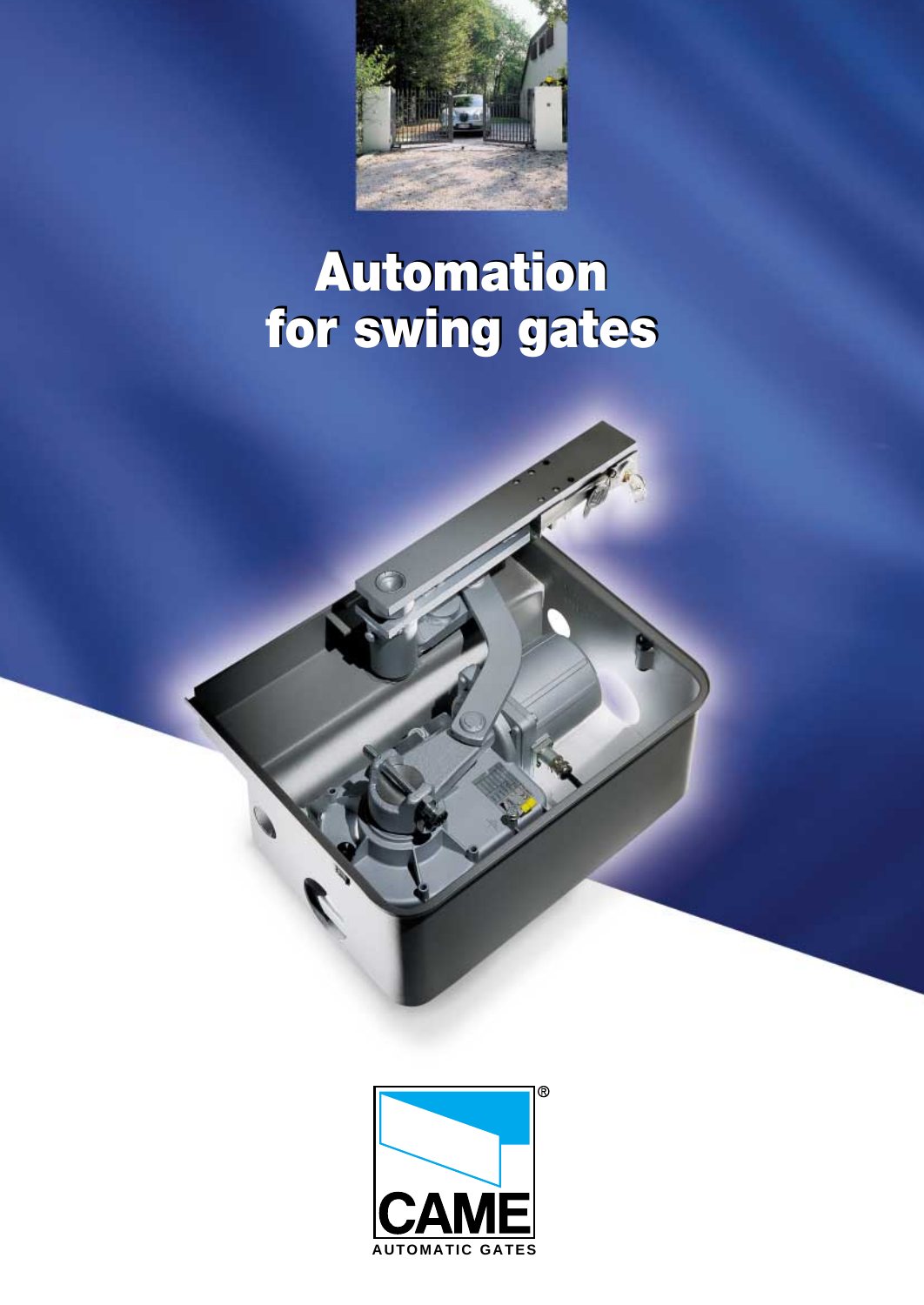## **Designed for small posts**

000000000

on posts as small<br>Created solely for sn<br>swing gates (up to 1.6 m<br>ticularly indicated for pec **The automation system for swing gates can be installed quickly on posts as small as 8 cm (3 1 /4). Created solely for small residential swing gates (up to 1.6 m; 5 ft per leaf). Particularly indicated for pedestrian gates.**



- **Low cost and fast installation.**
- **No need for modifications to the existing gate.**
- **The same radio transmitter can be used for garage or vehicular gates.**
- **It can accommodate inputs from any access control system:** card reader, telephone entry or safety photocells.
- **Low voltage operation 24V D.C.**
- **The obstacle detection feature stops the gate upon sensing** an obstruction in any direction.

## *It is a versatile automation:*

- **It can be installed quickly on any post,** even if small. It adapts to different requirements.
- **The electric lock maintains the gate securely closed and can be released with a key.**
- **An optional straight arm** can be used for reduced column-wall spaces.
- **Continuous duty due to its low voltage operation.**
- **Smooth operation over time.** As with the rest of CAME products no periodic maintenance of the operator is required because of its permanent fluid grease lubrication system.



## *It is also easy for garage doors*

With the same simplicity of installation and use, FLEX is also ideal for **opening small swing garage doors.** The electric lock assures the extra security for your property.





**FLEX**

**1,60 m**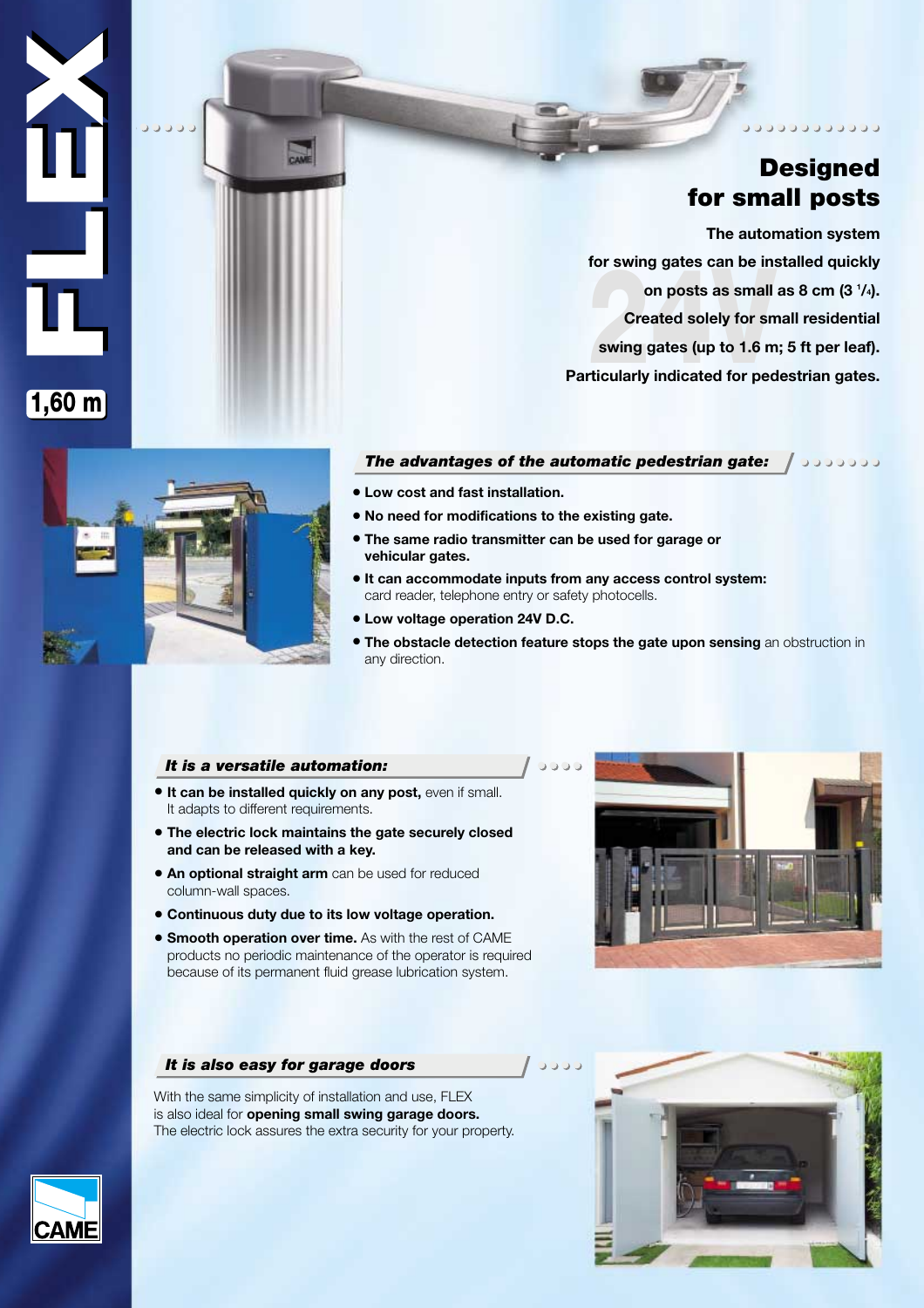## **JIDOUGUCCOON**

*Use limits* **(1 Kg = 2,2 LBS – 1 m = 3,2 ft)**





JOUDE

## *Overall dimensions*





## *Swing gate system for industrial passage*



# **Applications Applications**

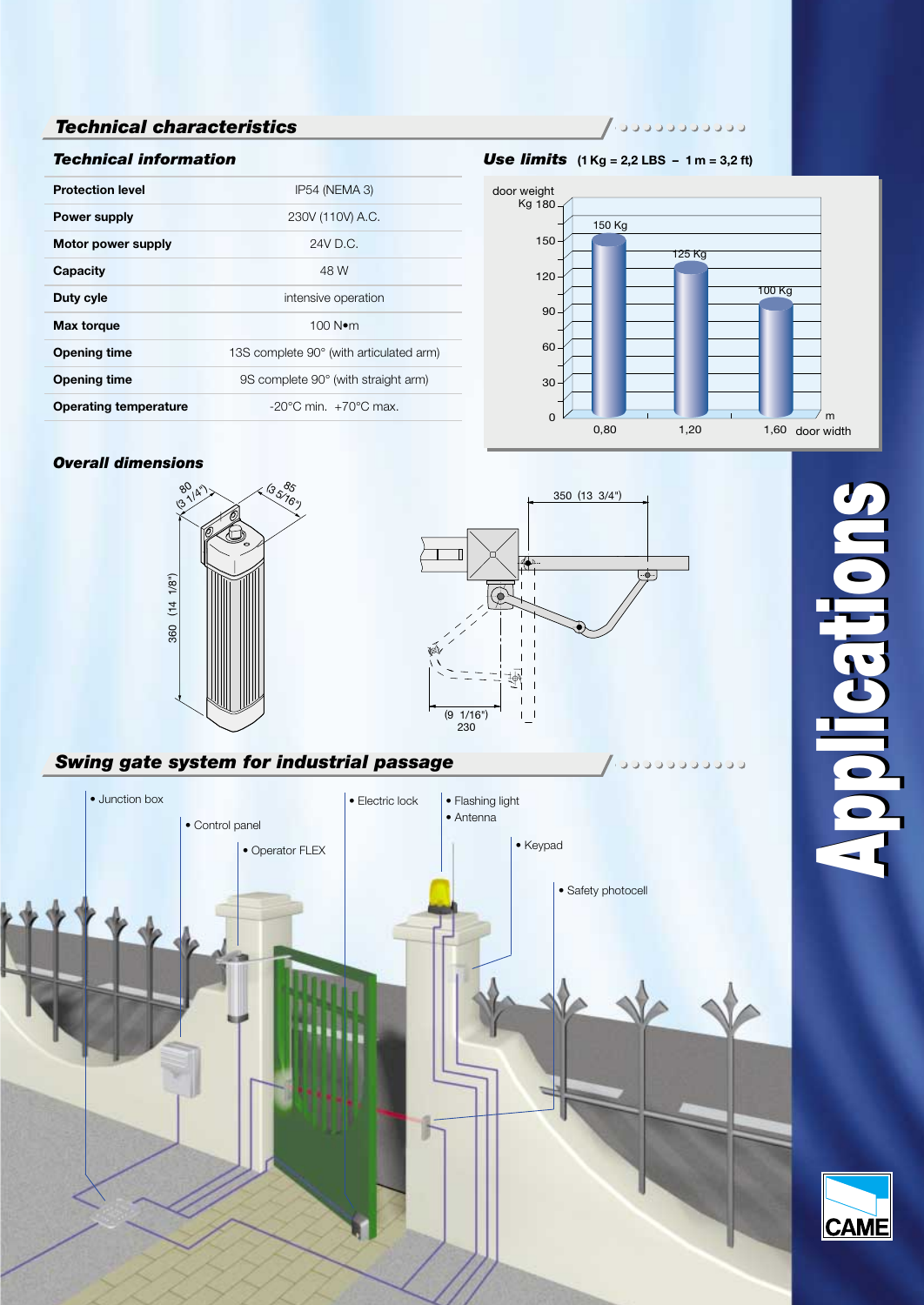

## **Sturdy, powerful and electromechanical:**

00000000000000

000000

over time, even with larged and the CAME offers a complete selection<br>**230V** ctromechanical gate operators the<br>230V iodic maintenance or internal adju **these are the qualities that allow this automation system to be reliable over time, even with large gates. CAME offers a complete selection of linear electromechanical gate operators that do not require periodic maintenance or internal adjustments.**



**OCCCCCCCCCCCCCCCC.** 

## *An automation solution for every need*

The possibility to choose from 11 different operators to meet various applications and requirements such as:

- **Gate dimensions:** from 1.8 mt (5 ft); 3 mt (9 ft) or 5 mt (15 ft).
- **Type of operation:** residential or commercial.
- **Gate structure and design:** ATI, KRONO models vary in design and external finish to blend with the design of the gate.
- **Large single leaf gates:** with the ATI 5000 / KRONO5 series, gates of up to 5 mt (15 ft) can be operated even in continuous cycle applications.
- **Simplified manual release:** all models either reversible or self-locking provide a manual release mechanism in case of power failure. An optional cord release mechanism for the ATI and KRONO series (H 3000) is available.

## *Sturdy, powerful and electromechanical*

The ATI and KRONO models are built in aluminum to guarantee their sturdiness, compactness and resistance to adverse atmospheric conditions.



## *Also for condominiums and intensive traffic applications*

The 24 V D.C. models are designed for continuous duty operation. Slow down at opening and closing. It can accommodate inputs from any access control system: radio transmitter, card reader, telephone entry or safety device loops or photocells.

**24 Avenue Avenue Avenue Avenue Avenue Avenue Avenue Avenue Avenue Avenue Avenue Avenue Avenue Avenue Avenue Avenue Avenue Avenue Avenue Avenue Avenue Avenue Avenue Avenue Avenue Avenue Avenue Avenue Avenue Avenue Avenue A** They incorporate an optional battery backup system in case of power failure. The safety features of the 24V system include the possibility to adjust the travel speed as well as the slowdown speed in opening and closing. The obstacle detection feature reverses the movement of the gate, in either direction, upon sensing an obstacle.



**3/5 m**

OILO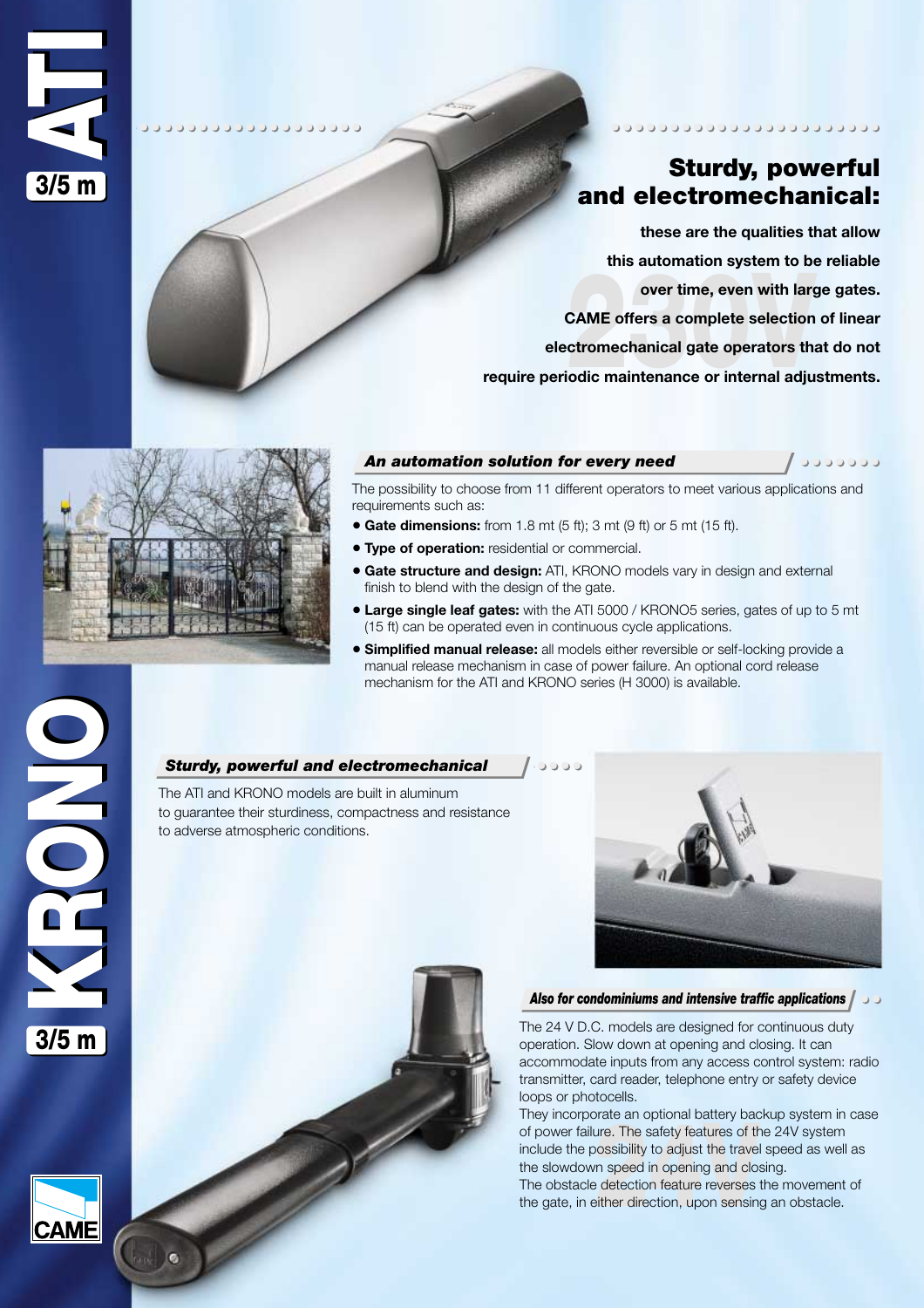

## **DOCCCCCCCC**

**Overall dimensions Use limits**  $(1 \text{ Kg} = 2,2 \text{ LBS} - 1 \text{ m} = 3,2 \text{ ft})$ 



**OCCCCCCCCCC** 

## *Technical information*

| <b>Serie</b>                    | <b>KRONO</b>      |                 |                                           | <b>ATI</b>           |                 |                   |
|---------------------------------|-------------------|-----------------|-------------------------------------------|----------------------|-----------------|-------------------|
| <b>Types</b>                    | KRONO 3/5         | A3000/3100      | A 3006/3106                               | A 5000/5100          | A 5006/5106     | A 3024/5024       |
| <b>Protection level</b>         | IP54 (NEMA 3)     |                 |                                           | <b>IP54 (NEMA 3)</b> |                 |                   |
| <b>Power supply</b>             | 230V (110V)       | 230V (110V)     | 230V (110V)                               | 230V (110V)          | 230V (110V)     | 230V (110V) / 24V |
| Motor power supply              | 230V (110V)       | 230V (110V)     | 230V (110V)                               | 230V (110V)          | 230V (110V)     | 24V               |
| Capacity                        | 130 W             | 150 W           | 150 W                                     | 150 W                | 150 W           | 120 W             |
| Duty cycle                      | 30%               | 50%             | 50%                                       | 50%                  | 50%             | intensive oper.   |
| <b>Thrust</b>                   | $400 \div 3000$ N |                 |                                           | $400 \div 3000$ N    |                 |                   |
| <b>Motor thermal protection</b> | $150^{\circ}$ C   | $150^{\circ}$ C | $150^{\circ}$ C                           | $150^{\circ}$ C      | $150^{\circ}$ C |                   |
| Opening time (90°)              | 22S/26S           | 19S             | <b>28S</b>                                | 32S                  | 45S             | adjustable        |
| <b>Operating temperature</b>    |                   |                 | $-20^{\circ}$ C min. $+70^{\circ}$ C max. |                      |                 |                   |

## *Swing gate system for industrial passage*



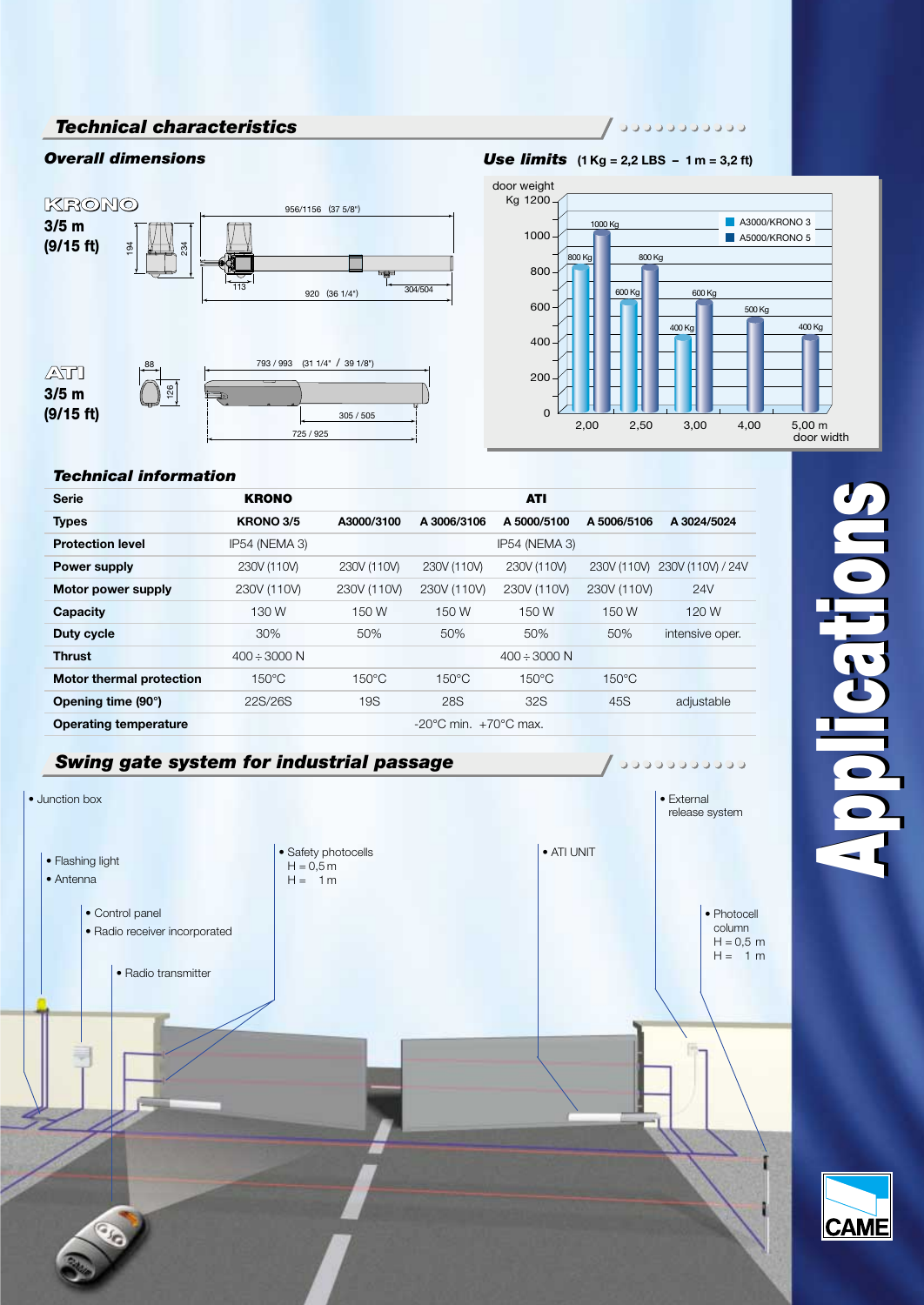

**Hidden Power**

**ODDOOD** 

**FROG is the most functional, desirable solution for any type of swing gate. It is the best way to automate a gate without altering its shape and design. In the CAME tradition the reduction gear is electromechanical, to ensure smooth precise and safe movement over time.**

**POCOCOCOCOCOCOCOCOCOCOCOCOCOCO** 



## *An automation solution that makes the difference*

**High efficiency operators**

- **They are sturdy, quiet, but above all electromechanical:** care in the choice of materials used, its construction with a permanent fluid grease lubrication, but above all the fact that it is **electromechanical,** eliminates the need for periodic maintenance of the operators.
- **Watertight** (**IP67; NEMA 6**) for uninterrupted operation even under severe rain.

## **The setting and durability of the foundation case**

- **Set during the gate installation,** the operator is mounted at a later time, thus, assuring a correct installation and cost efficiency.
- **Anti-corrosive** and resistant to the elements, made of stainless steel and protected with a special galvanized treatment. For extreme applications in the presence of corrosive elements, the STAINLESS STEEL (FROG BI) version is also available.

## *It safely locks, opens and relocks*

During a power outage, everything is simpler even for the versions powered with 230V (110V).

CAME offers the possibility of choosing among three new door release solutions, both ORIGINAL and PATENTED, for the perfect solution to individual requirements:

- **a basic solution** with a release lever, simple and practical. It is the fastest and most convenient solution;
- **230**<br>**241 And Solution** with a release lever, simple and protest and most convenient solution;<br>**2232 And Most Convenient solution;**<br>**2433 And Solution Solutions with a protest special three-sided key or with a protest<br>Pro** • **there are two more sophisticated versions,** whose doors unlock only via a special three-sided key or with a personalised DIN cylinder key.

The key versions also offer an additional feature: the gate manually locks in the closed position. During long power outages, the FROG release system allows you to open and securely close the gate.

## *Also for condominiums and intensive traffic applications*

positive and closing. It can accorded to continuous<br>pening and closing. It can accorded<br>access control system: radio traphone entry or safety device lo<br>te a battery backup system in c The 24V D.C. model is designed for continuous duty operation. Slow down at opening and closing. It can accommodate inputs from any access control system: radio transmitter, card reader, telephone entry or safety device loops or photocells. It can incorporate a battery backup system in case of power failure.





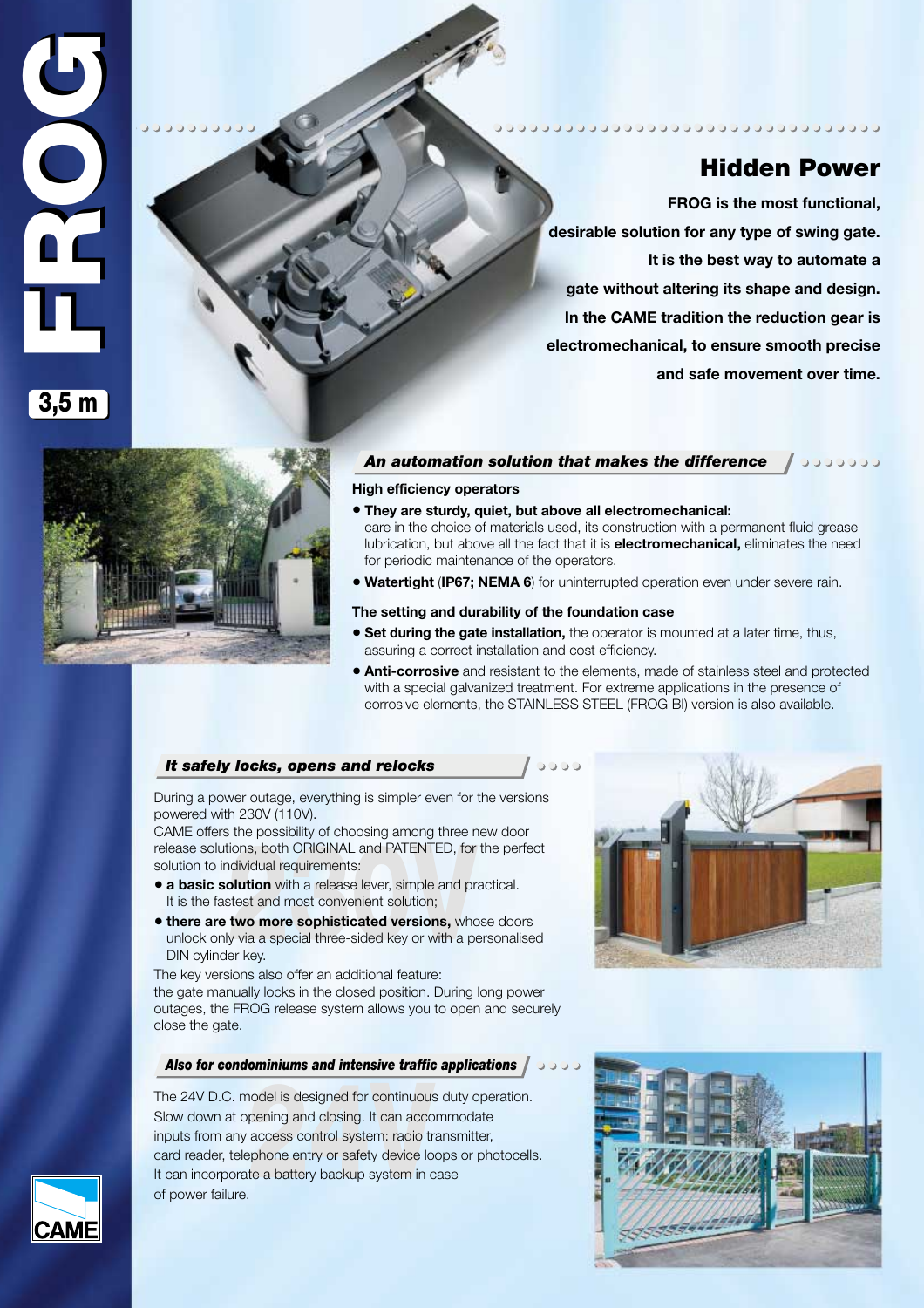## *Technical information*

| <b>Type</b>                     | <b>FROG-A</b>                             | <b>FROG-AV</b>            | FROG-A24            |  |
|---------------------------------|-------------------------------------------|---------------------------|---------------------|--|
| <b>Protection level</b>         |                                           | IP67 (NEMA 6)             |                     |  |
| <b>Power supply</b>             |                                           | 230V (110V) A.C.          |                     |  |
| Motor power supply              | 230V (110V) A.C.                          | 230V (110V) A.C. 24V D.C. |                     |  |
| <b>Capacity</b>                 | 200 W                                     | 300 W                     | 180 W               |  |
| Duty cycle                      | 30%                                       | 30%                       | intensive oper.     |  |
| Max torque                      | 320 N•m                                   | $240$ N $\bullet$ m       | $320$ N $\bullet$ m |  |
| <b>Motor thermal protection</b> | $150^{\circ}$ C                           | $150^{\circ}$ C           |                     |  |
| Opening time (90°)              | 18S                                       | 9S                        | from $16$ to $45S$  |  |
| <b>Operating temperature</b>    | $-20^{\circ}$ C min. $+70^{\circ}$ C max. |                           |                     |  |

**DOCCCCCCCCC** 





The standard opening is 110˚; with the A 4370 and FL 180 accessories, the opening increases up to 140˚ and 180˚ respectively.

 $\circledcirc$ 

67 (2 3/4")

## *Overall dimensions*



## *Swing gate system for industrial passage*



# **Applications Applications**

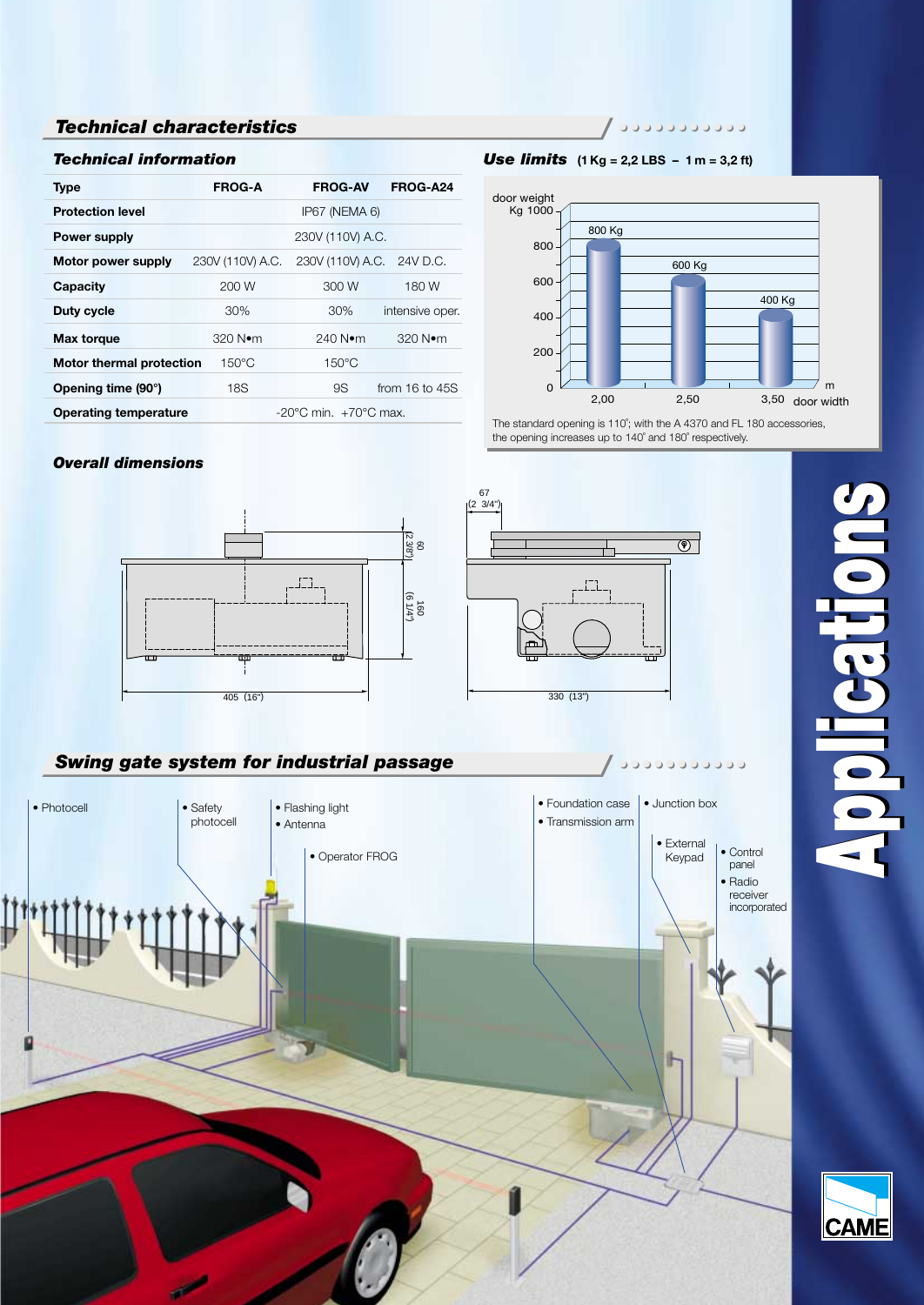

# **Quick to install automation**

**POCOCOCOCOCOCOCOCOCOCOCOCOCOCOCOCOCOCO** 

ation demands: it can be<br>all posts and columns (fro<br>d is particularly recommer<br>les of up to 20 cm (8") bet **FAST is the new articulated transmission arm automation for gates with wings up to 2,3 m for each wing. A new product, which measures up to precise application demands: it can be installed on to relatively small posts and columns (from 20 cm (8")), and is particularly recommended for gates with distances of up to 20 cm (8") between the gate hinge and the edge of the column.**

00000

Ш

## *Total functionality in a compact form*

- **Practical and safe** manual mechanism to release the gate in the absence of electricity; the device is also protected by a door locked with a personalised key.
- To further simplify the release operation, the device may also be integrated with a wire release system and accompanying safety box.
- All versions are also equipped with an electromechanical gearbox with **permanent, fluid grease lubrication** and a **weatherproof,** articulated transmission arm**.**
- **For special space needs,** FAST may be installed with an upright transmission arm, thereby nullifying any lateral impediment caused by lifting of the transmission during movement.

**FAST is available in the convenient SET COMPLETE confection, for the automation of gates with 2 wings.**

## *Electronics to size and simplification of the connections*

Example 12 and 13 assurance that the<br> **230 and 13 assurance that the installation operation**<br> **230 and 13 assurance that the installation operation**<br> **230 and 13 assurance that the constant operation**<br> **230 and 13 assuranc** Choosing an automation from the FAST series, with incorporated control panel, means assurance that the product is easy to install, where all of the installation operations and electrical connections have been simplified (F7000). Alternately, choosing an application outside of the control panel, you can select from among numerous electronic solutions according to the demands of the user.

## *Simplicity and safety in continual circuitry*

In the 24V version, thanks to the ZL170 control panel, for single wing gates, **a tri-polar cable** connection is sufficient for motor power and for directing the deceleration and stopping.



## *Available Models*

- **F 7000** 230V operator complete with articulated arm and incorporated control panel
- **F 7001** 230V operator complete with articulated arm.
- **F 7024** 24V operator complete with articulated arm



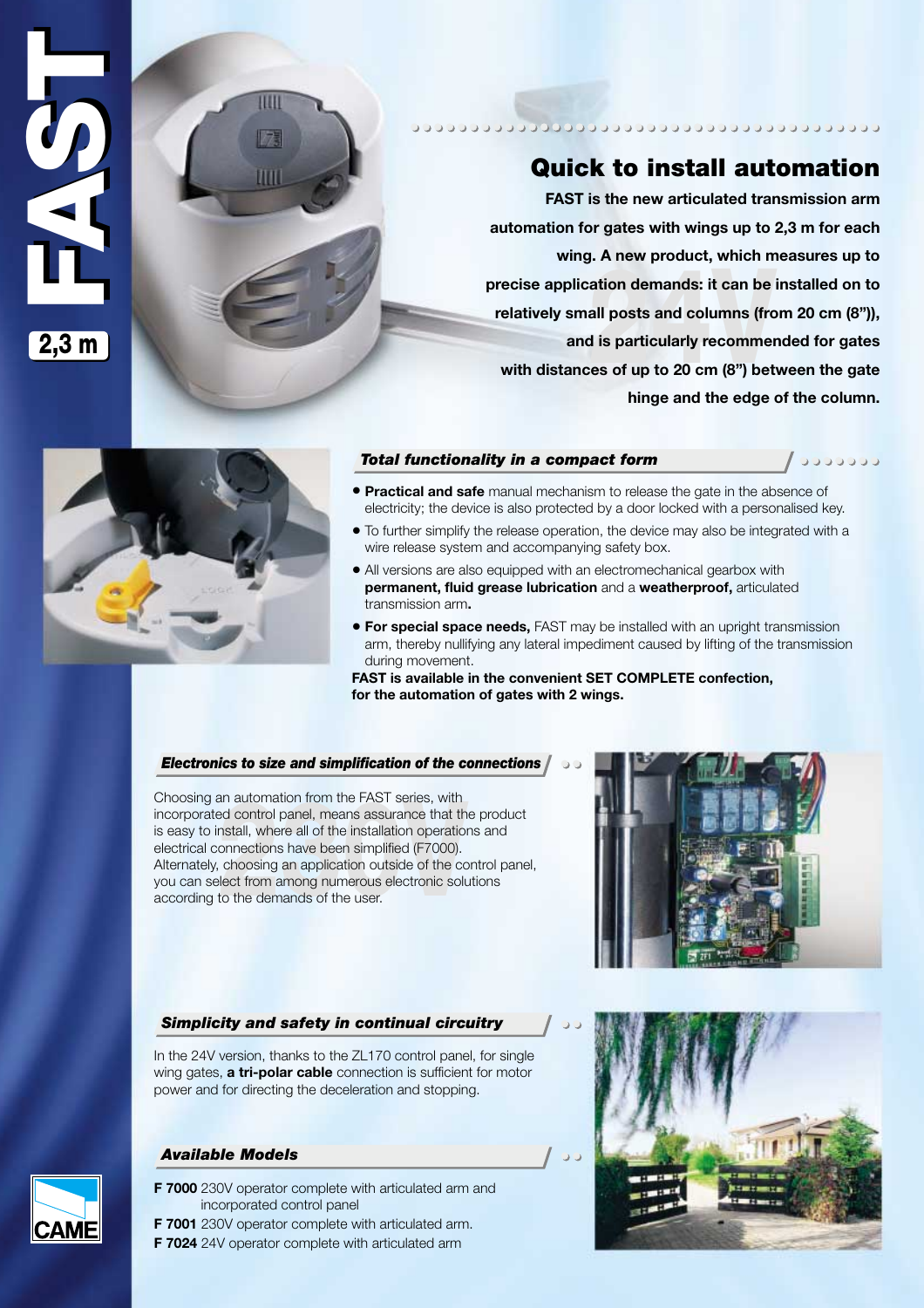## *Technical information*

| <b>Type</b>                     | F7000                                     | F7001            | F7024           |  |
|---------------------------------|-------------------------------------------|------------------|-----------------|--|
| <b>Protection level</b>         |                                           | IP54 (NEMA3)     |                 |  |
| <b>Power supply</b>             |                                           | 230V (110V) A.C. |                 |  |
| Motor power supply              | 230V (110V) A.C.                          | 230V (110V) A.C. | 24V D.C.        |  |
| Capacity                        | 160 W                                     | 160 W            | 140 W           |  |
| Duty cycle                      | 30%                                       | 30%              | intensive oper. |  |
| Max torque                      | 180 Nom                                   | 180 Nom          | 180 Nom         |  |
| <b>Motor thermal protection</b> | 150 °C                                    | 150 °C           |                 |  |
| Opening time (90°)              | 18S                                       | 18S              | from 16 to 45S  |  |
| <b>Operating temperature</b>    | $-20^{\circ}$ C min. $+70^{\circ}$ C max. |                  |                 |  |

## $/$ 100000000000

## *Use limits* **(1 Kg = 2,2 LBS – 1 m = 3,2 ft)**



FAST can be applied to single doors up to 2,3 mt (7,5 ft) wide, with distances of up to 200 mm (8") between the hinge of the gate and the edge of the column.

## *Overall dimensions*









**CAN** 

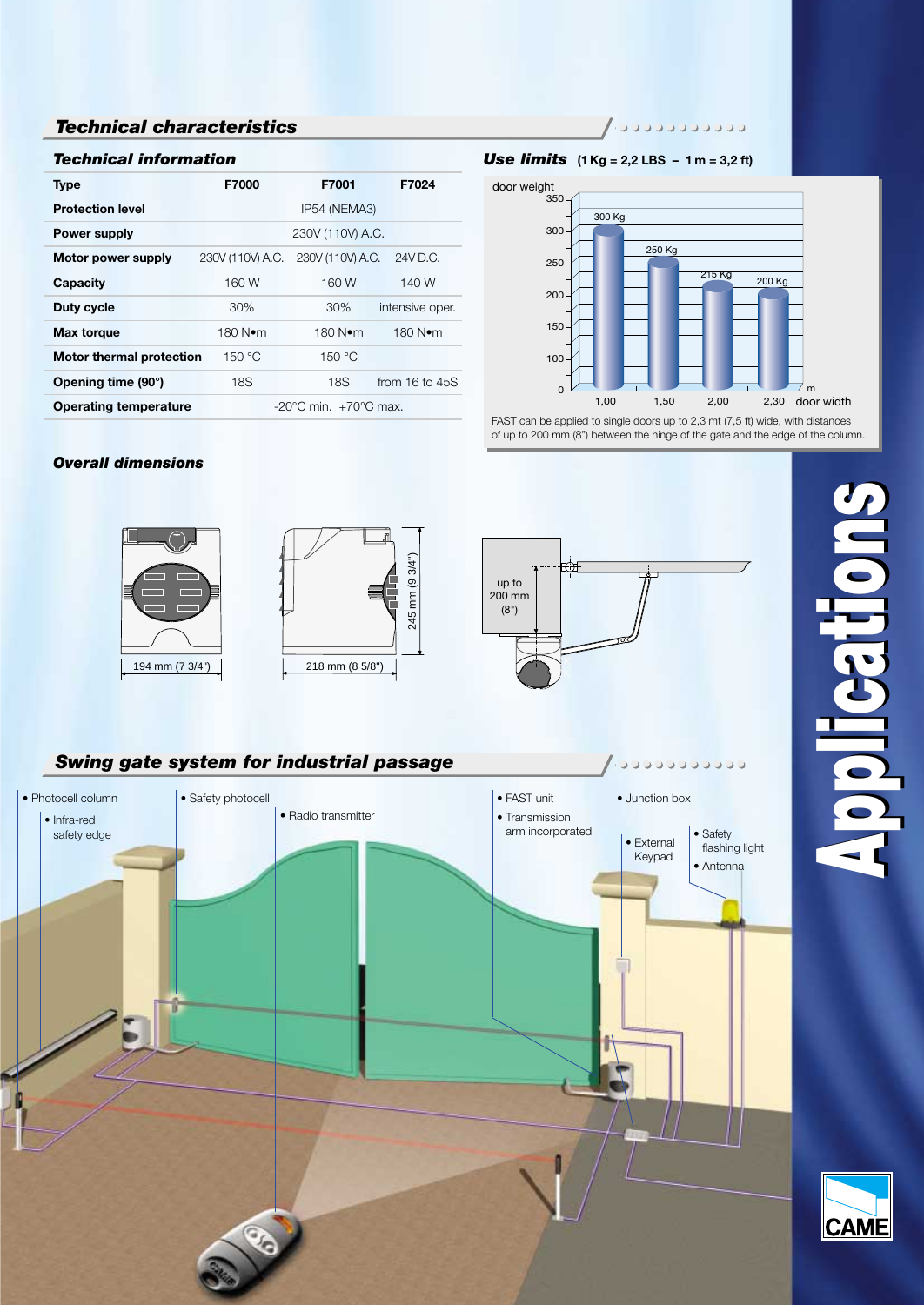

## **The universal solution**

**A universal solution for gates installed on large posts where the installation of a linear operator is impractical or impossible.**

000000



## *A solution that is EASY and SAFE to install*

- **No welding is necessary: the operator** can be mounted on any structure thanks to its mounting bracket.
- **No pinch point or scissor movement of the arms.**
- **Single model** for left or right side mounting.
- **Special space requirements** can use the straight telescopic arm instead of the articulated arm.
- The galvanized transmission arm **is highly resistant to extreme weather conditions.**

## *Three versions for a universal solution*

## **Residential use**

**The F1000 230V (110V) model with self-locking gears:** it is the automation system itself that guarantees the locking of the gates in the closed position. The manual release mechanism, protected by a door and key, easily unlocks the gears in case of power failure. An optional cord release mechanism model H 3000 is available.

ey, easily unlocks the gears in case of pov<br>**230V (110V) model without locking gear**<br>**230V (110V) model without locking gear**<br>er 2.50 mt (7 ft). The closure of the gate is guad block that allows for manual operation in cas **The F1100 230V (110V) model without locking gears:** recommended for gates over 2.50 mt (7 ft). The closure of the gate is guaranteed by means of an electric lock that allows for manual operation in case of power failure.

## **Commercial and condominium applications**

**The F1024** series commercial swing gate



## **Sturdy, quiet and above all electromechanical (3000)**

The careful choice of materials used, its construction with a permanent fluid grease lubrication, but above all the fact that is **electromechanical,** eliminates the need for periodic maintenance of the operator.

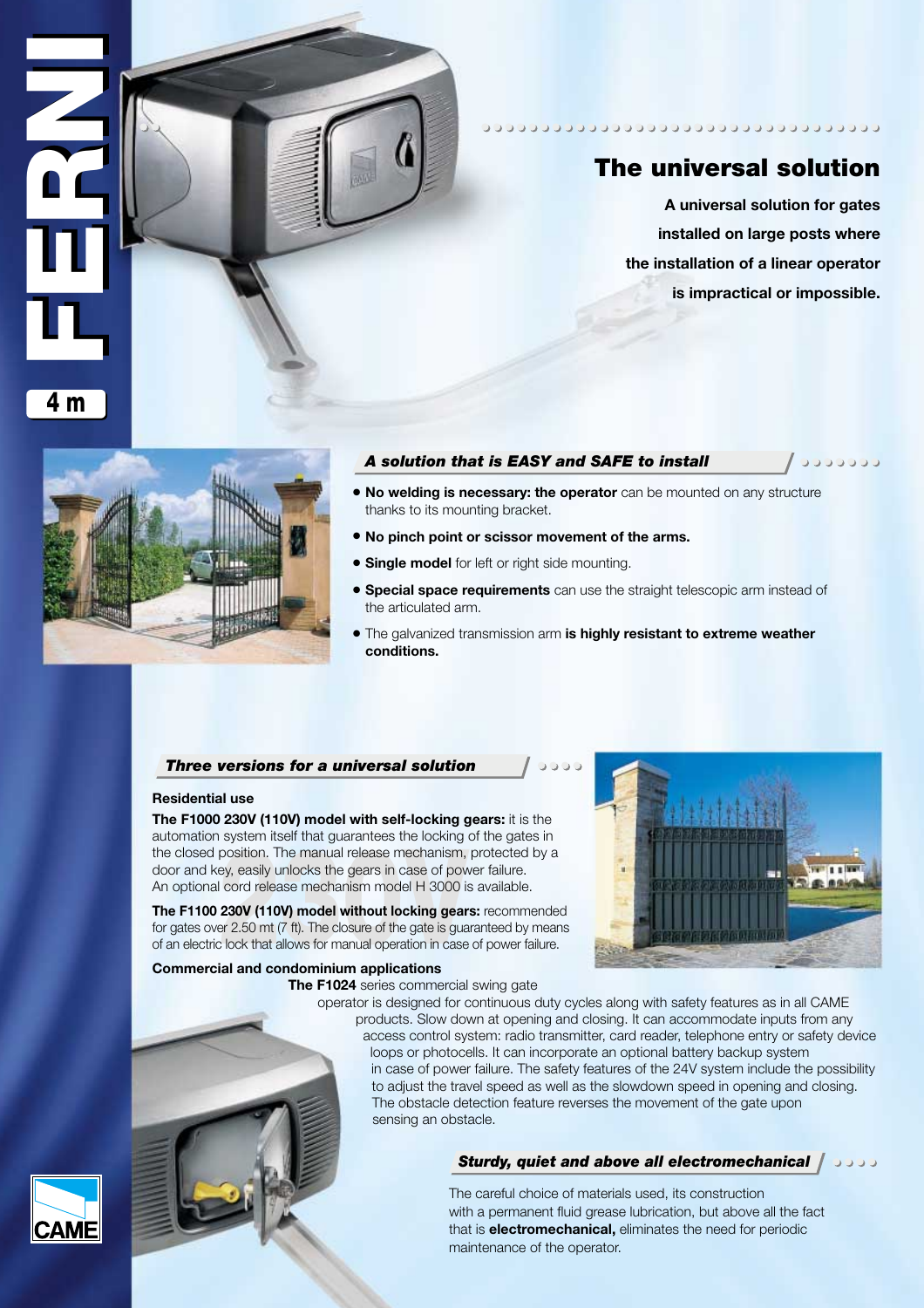## *Technical information*

| <b>Type</b>                                                               | F1000                                      | F1100            | F1024               |
|---------------------------------------------------------------------------|--------------------------------------------|------------------|---------------------|
| <b>Protection level</b>                                                   |                                            | IP54 (NEMA 3)    |                     |
| <b>Power supply</b>                                                       |                                            | 230V (110V) A.C. |                     |
| Motor power supply                                                        | 230V (110V) A.C. 230V (110V) A.C. 24V D.C. |                  |                     |
| Capacity                                                                  | 150 W                                      | 110 W            | 180 W               |
| Duty cycle                                                                | 50%                                        | 50%              | intensive oper.     |
| Max torque                                                                | 320 Nom                                    | 380 Nom          | $470$ N $\bullet$ m |
| <b>Motor thermal protection</b>                                           | $150^{\circ}$ C                            | 150 °C           |                     |
| Opening time (90°)                                                        | <b>18S</b>                                 | 18S              | from $16$ to $45S$  |
| $-20^{\circ}$ C min. $+70^{\circ}$ C max.<br><b>Operating temperature</b> |                                            |                  |                     |

 $/$ 00000000000

*Use limits* **(1 Kg = 2,2 LBS – 1 m = 3,2 ft)**



FERNI can be applied to single doors up to 4 mt (12 ft) wide, with distances of up to 380 mm (15") between the hinge of the gate and the edge of the column.

## *Overall dimensions*









**CAM**